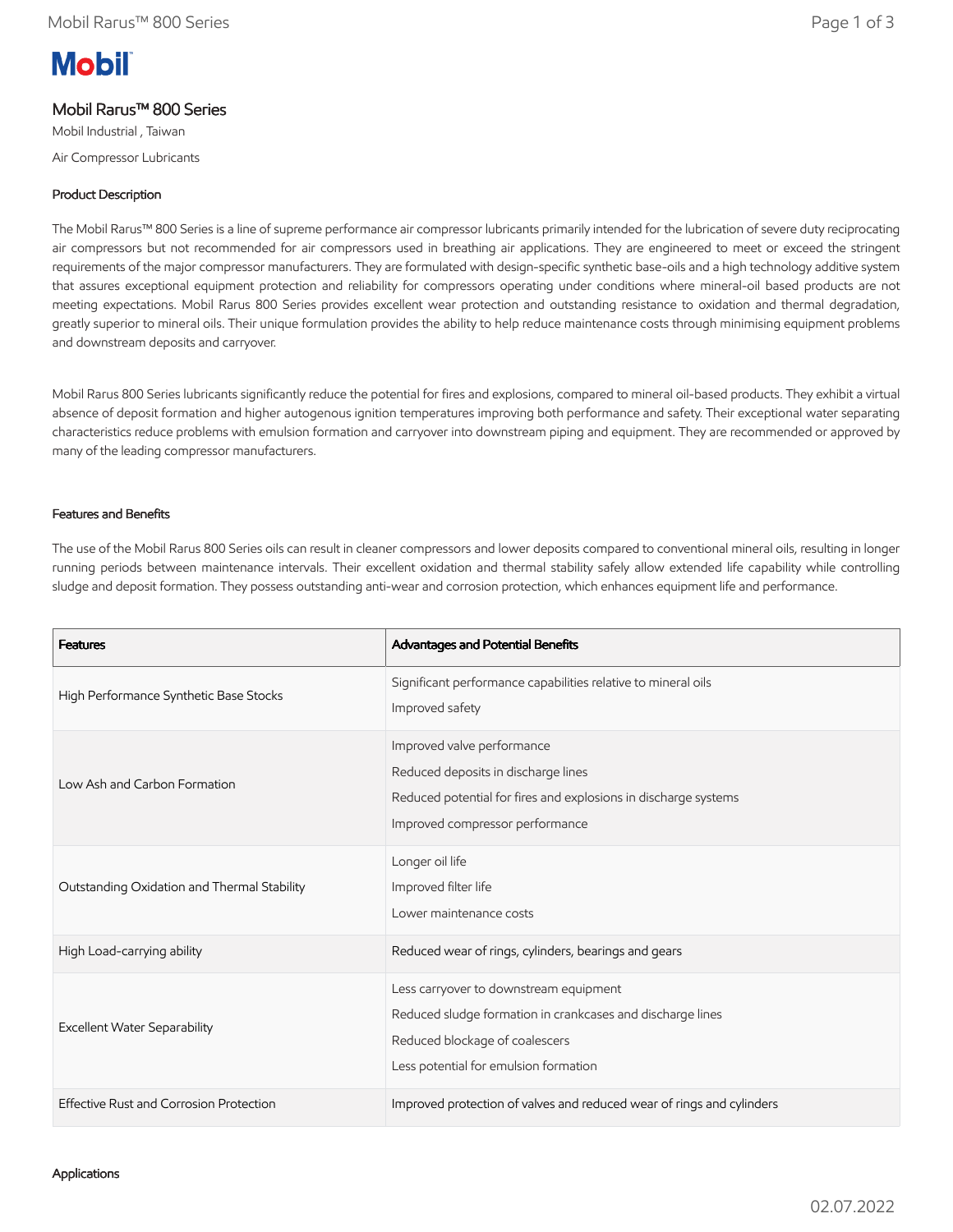#### Mobil Rarus™ 800 Series Page 2 of 3

The Mobil Rarus 800 Series oils are recommended for single and multistage air compressors, but are not recommended for air compressors used in breathing air applications. They are particularly effective for continuous high temperature operation with discharge temperatures up to 200°C. They are suitable for reciprocating and rotary type machines with the lower viscosity grades mainly used in rotary compressors. Rarus 800 Series oils are recommended for units with a history of excess oil degradation, poor valve performance or deposit formation. They are compatible with all metals used in compressor construction and with mineral oil-based lubricants but admixture will detract from their performance capabilities. Mobil Rarus 800 Series oils are compatible with seals made from fluorinated hydrocarbon, silicone, fluorosilicone, polysulfide, Viton, Teflon, and high nitrile Buna N NBR (above 36% acrylonitrile) materials. Materials not recommended include low nitrile Bune N NBR (below 30% acrylonitrile), natural and butyl rubbers, Neoprene, polyacrylate, styrene/butadiene and chlorosulfonated polyethylene.

Oil resistant paints are not affected by Mobil Rarus 800 Series, but lacquer, varnish, pvc and acrylic paints are not recommended.

The following types of compressor applications have shown excellent performance with the Mobil Rarus 800 Series oils:

- All types of air compressors but specifically recommended for reciprocating air compressor
- Units operating under severe conditions
- Multistage units with a history of excessive oil degradation from mineral oil-based products
- They can be used for cylinder and crankcase lubrication
- Compressor systems with critical gears and bearings
- Compressors used in stationary and mobile applications

#### Properties and Specifications

| Property                                              | 824           | 827            | 829            |
|-------------------------------------------------------|---------------|----------------|----------------|
| Grade                                                 | <b>ISO 32</b> | <b>ISO 100</b> | <b>ISO 150</b> |
| Copper Strip Corrosion, 3 h, 121 C, Rating, ASTM D130 | 1B            | 1B             | 1B             |
| Flash Point, Cleveland Open Cup, °C, ASTM D92         | 244           | 270            | 270            |
| Foam, Sequence I, Stability, ml, ASTM D892            | $\Omega$      | $\Omega$       | $\mathbf{0}$   |
| Foam, Sequence I, Tendency, ml, ASTM D892             | 10            | 10             | 10             |
| Kinematic Viscosity @ 100 C, mm2/s, ASTM D445         | 5.5           | 10.12          | 13.2           |
| Kinematic Viscosity @ 40 C, mm2/s, ASTM D445          | 29.5          | 107.5          | 158            |
| Pour Point, °C, ASTM D5950                            | $-54$         | $-36$          | $-40$          |
| Rust Characteristics, Procedure A, ASTM D665          | <b>PASS</b>   | <b>PASS</b>    | <b>PASS</b>    |
| Total Acid Number, mgKOH/g, ASTM D974(mod)            | 0.06          | 0.15           | 0.14           |
| Viscosity Index, ASTM D2270                           | 127           | 66             | 70             |

#### Health and Safety

Health and Safety recommendations for this product can be found on the Material Safety Data Sheet (MSDS) @ [http://www.msds.exxonmobil.com/psims](http://www.msds.exxonmobil.com/psims/psims.aspx) /psims.aspx

All trademarks used herein are trademarks or registered trademarks of Exxon Mobil Corporation or one of its subsidiaries unless indicated otherwise.

06-2022

ExxonMobil international Holding Inc. Taiwan Branch